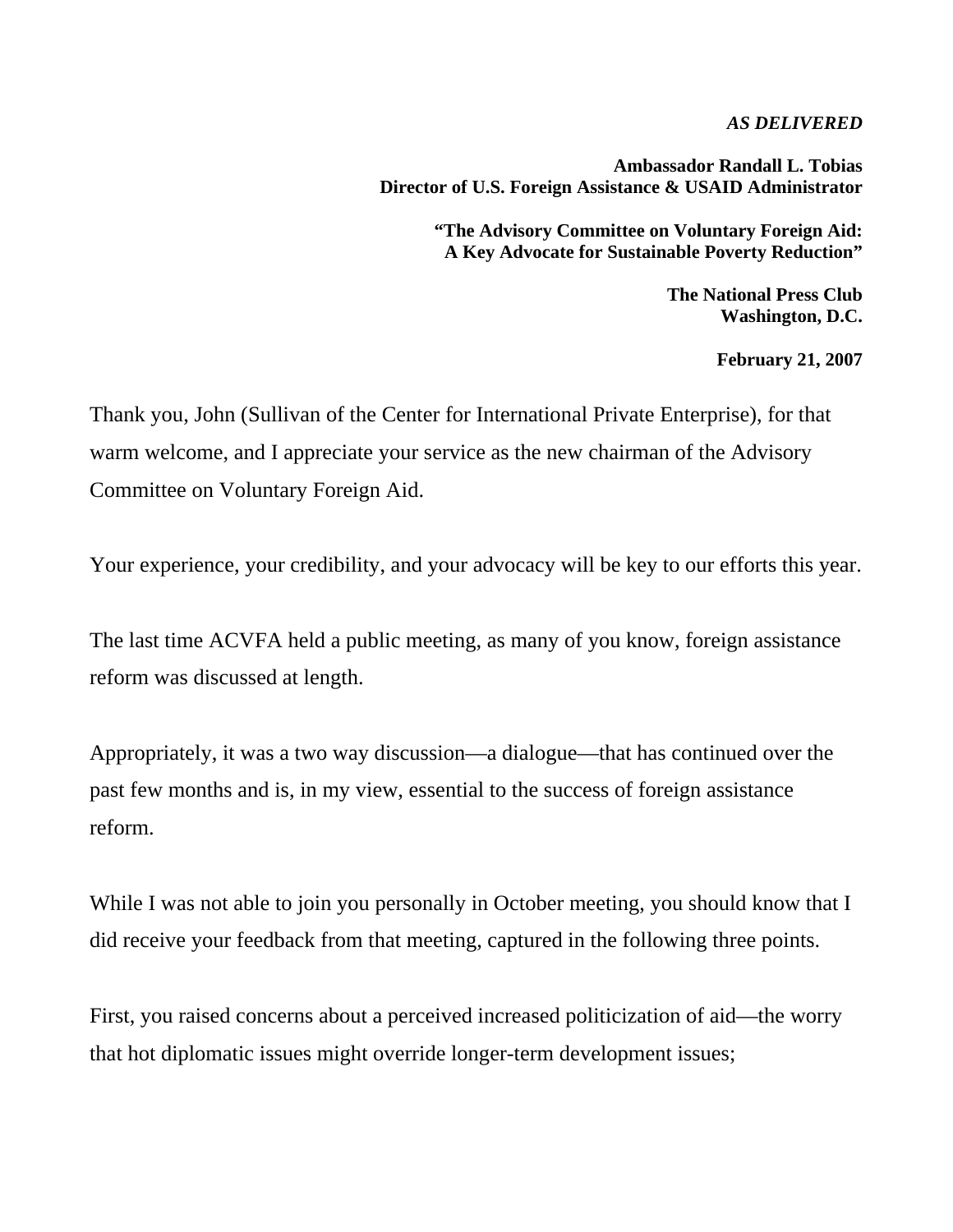Second, you expressed a need to understand how the reform will address cross-cutting and regional issues; and

Third, you expressed a need for more communication and structured opportunities for host-countries and the PVO community to weigh in to the reform process.

We have attempted to address these concerns in the recent release of the budget, the collection of Operational Plans and our continued communication with the NGO community.

First, within the budget, I hope you will see that long-term development is very much the focus of our foreign assistance allocations.

On each country page and in the regional sections of the some 800 pages of the Congressional Budget Justification we identify the obstacles and opportunities to progress and later discuss the funding that will go to overcoming the obstacles and taking advantage of the opportunities.

Further, in this year's budget you will note a 20% increase in funds to low and lowermiddle income countries in the Rebuilding, Developing and Transforming country categories.

In addition, you will see that the focus of our funds for the objectives of Governing Justly and Democratically, Investing in People and Economic Growth—those objectives that are often identified as interventions directed at reducing poverty—have increased from having been 51% of the budget in Fiscal Year 2006 to 57% of the budget in Fiscal Year 2008.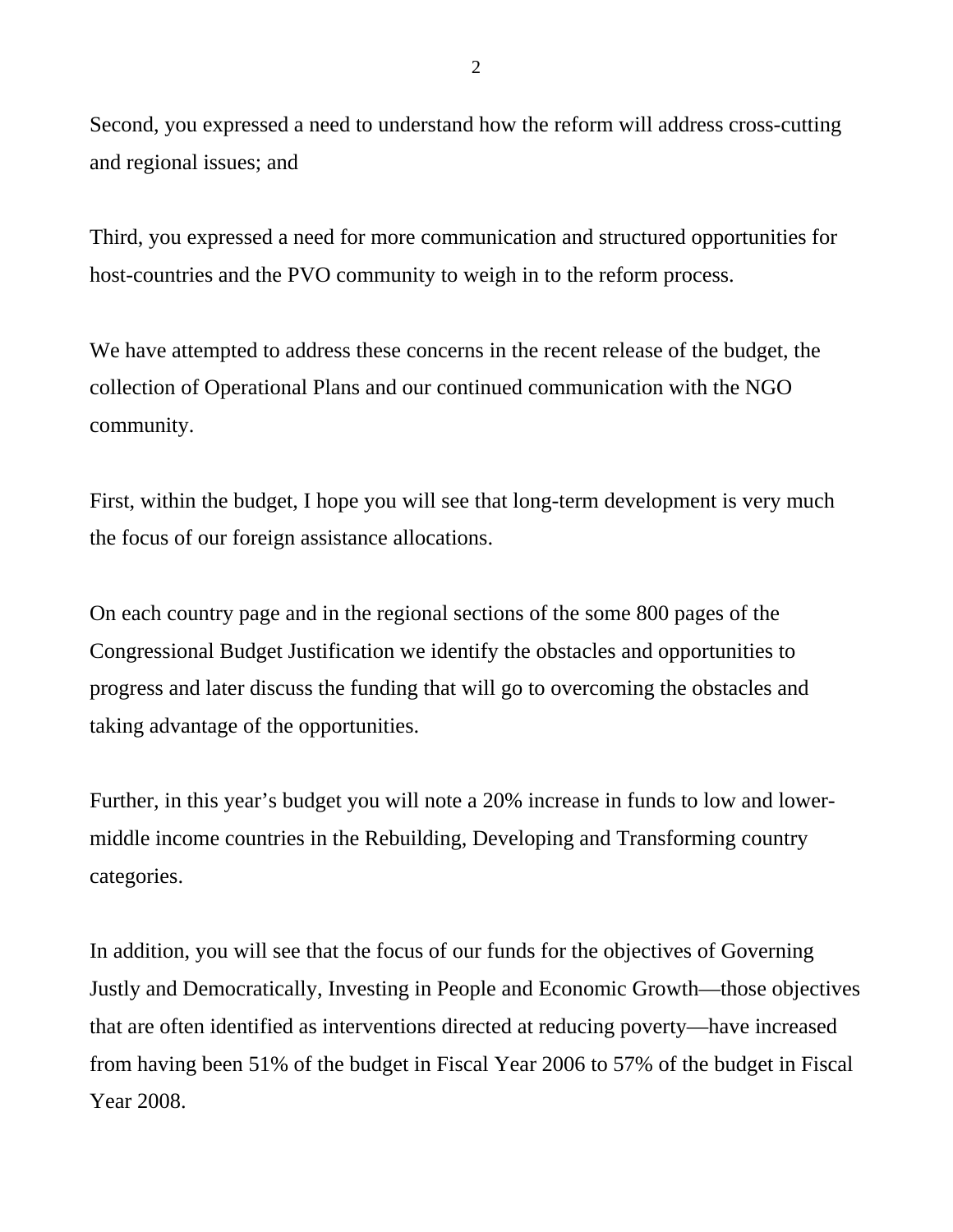In short, sustainably addressing the needs of the poor are very much at the heart of this year's budget.

We have also identified where we believe funds are aimed at addressing regional and cross-cutting objectives. Something that is very important to our approach.

Second, since October, I hope that you have received clear signals that my staff and I are listening to your very useful input.

Your input helped drive the decision to change the top line transformational diplomacy goal to now read, "To help build and sustain democratic, well-governed states that respond to the needs of their people, *reduce widespread poverty* and conduct themselves responsibly in the international system."

Your input also helped us formulate our first consolidated list of State and USAID indicators.

I hope you will continue to provide input regarding the value these indicators add to measuring progress through the email address we have set up (Findicators @state.gov) to collect input in a more systematic fashion.

Finally, we have heard you regarding the need for more regularized opportunities to provide input into the reform process.

To this end we have set up monthly public sessions, organized by InterAction, on topics of particular relevance regarding the reform.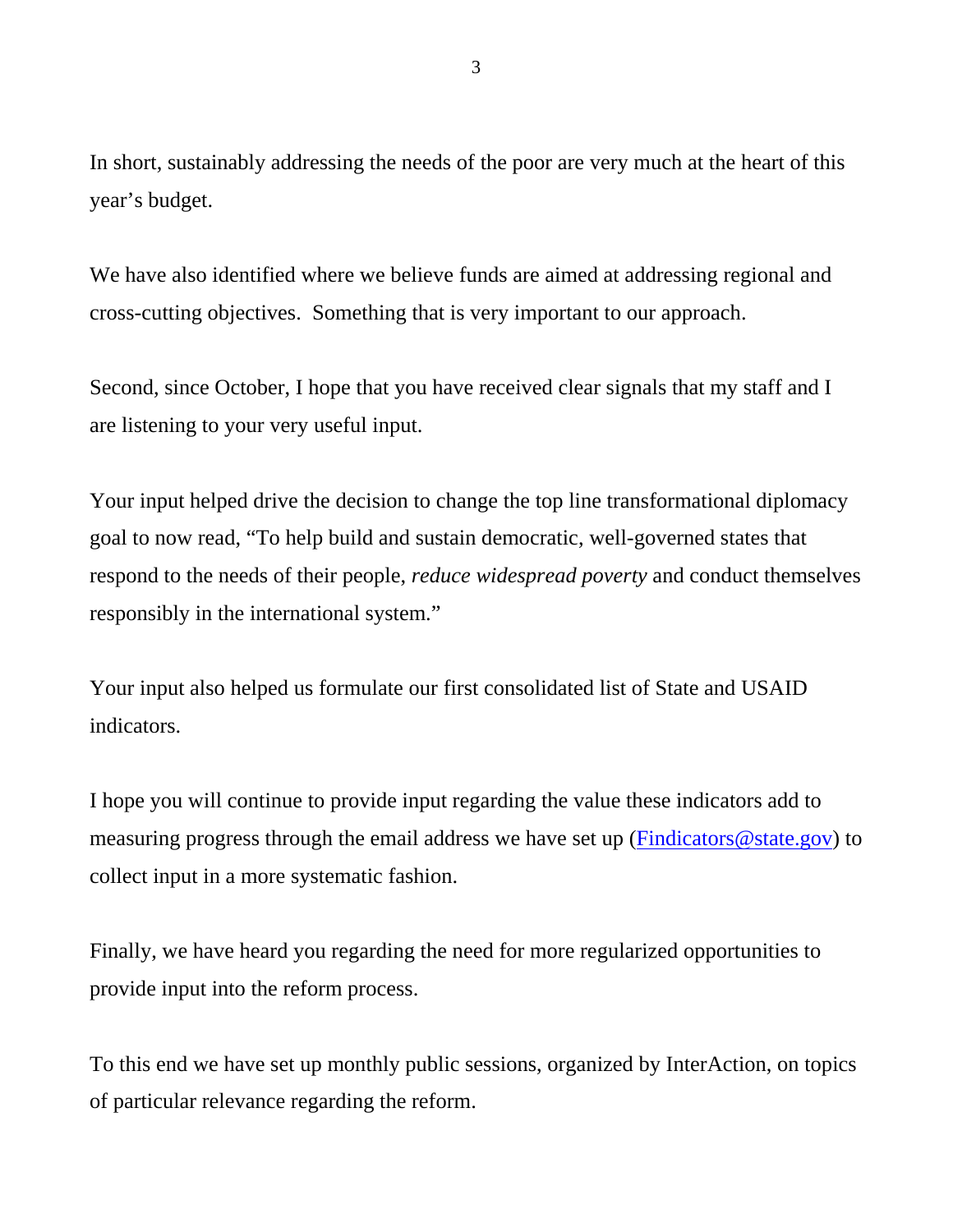In addition, I intend to set up opportunities for more regular interaction with members of this Committee.

I had lunch with the board members today, and I'm pleased to announce that the Committee has agreed to set up working groups within the Committee to solicit feedback on the range of initiatives underway.

As ACVFA fleshes out the details of these working groups, I hope that all of you will consider participating.

The last time ACVFA met, we were in the middle of putting together a first-ever integrated foreign assistance budget request to the Congress.

As you know, a little over two weeks ago, President Bush delivered that budget to the Congress.

I know Dirk Dijkerman and Jim Painter from my office had the opportunity to brief you on the budget this morning, so rather than going into the details, I'd like us to step back for just a moment and take a look at the bigger picture.

On the day President Bush submitted our request, I had the opportunity to talk about foreign assistance reform in an address that some of you may have attended at the Center for Strategic and International Studies.

My message was there was a simple one —"We are in this together."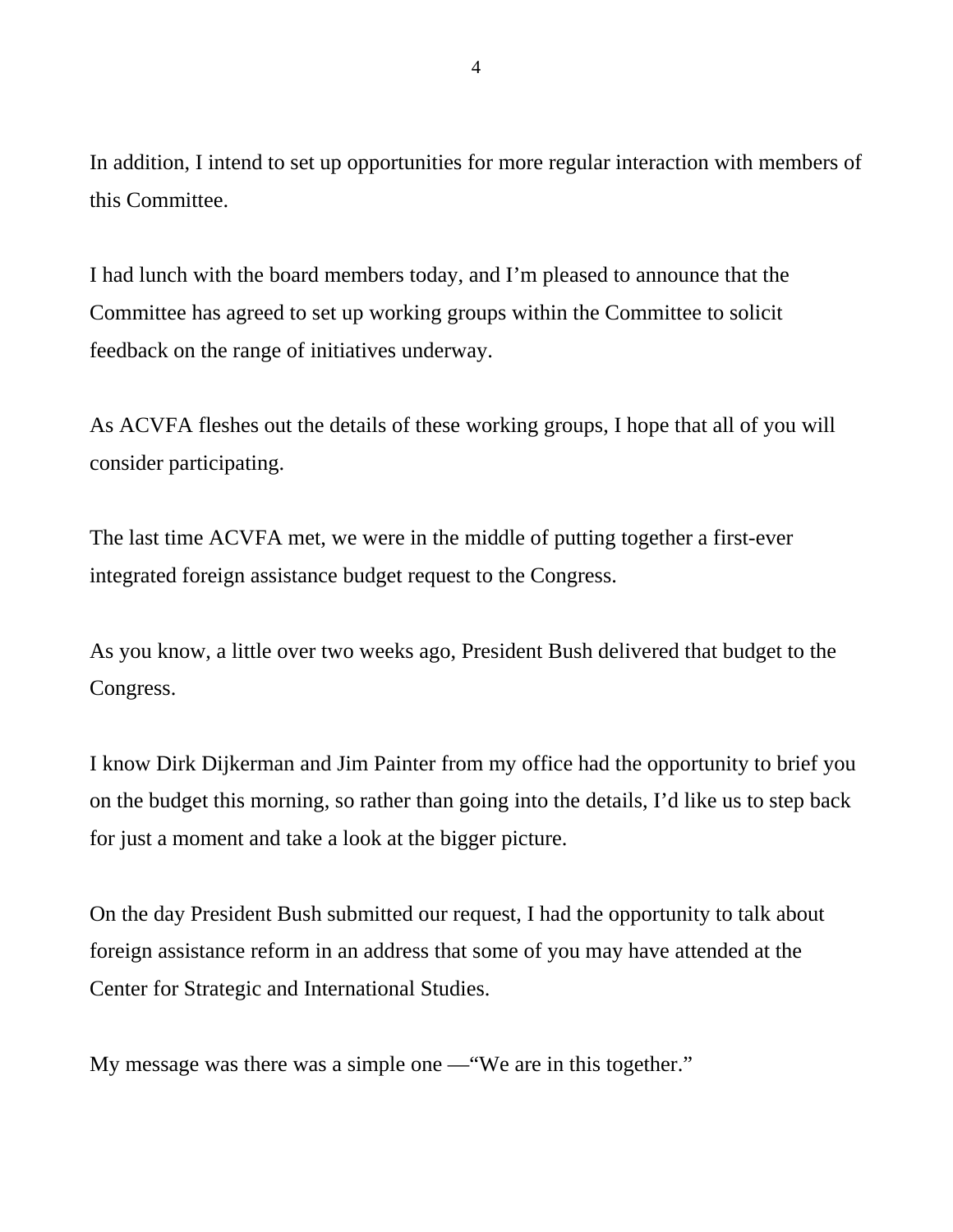It's a message that bears repeating here, because ACVFA is very much a part of that "We."

Those of us in this room *must* have one united front if we are to be successful in combating poverty.

One united front to undermine the forces that create poverty.

One united front to break the cycles that sustain poverty.

The time is ripe for a New Deal for poverty reduction.

We are seeing unprecedented attention being given to foreign assistance and poverty right now.

And we are seeing—around the world—the undeniable positive contribution that foreign assistance makes to national security.

On Capitol Hill, more and more Members are realizing the profound and complex interconnectivity of our world and are correspondingly funding foreign assistance at unprecedented levels.

Nothing illustrates this better than the Fiscal Year 2007 Continuing Resolution that President Bush signed into law last week—which prioritized HIV/AIDS relief, malaria, and assistance to Darfur in a politically challenging fiscal environment.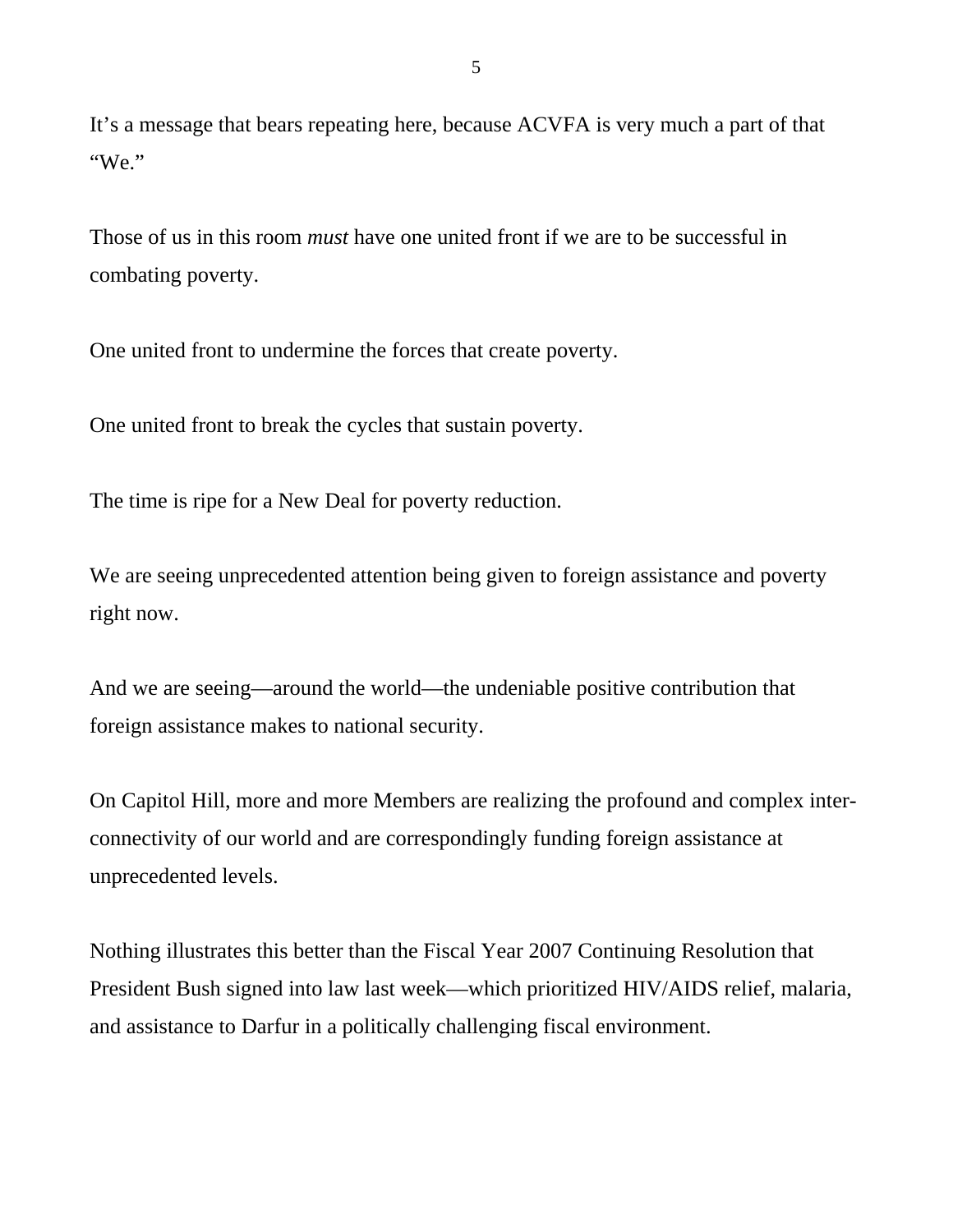And we have made great progress. I'm not sure enough people appreciate that United States Government Official Development Assistance has nearly tripled over the past 5 years from approximately \$10 billion in 2000 to \$28.5 billion in 2005.

Yet after years of effort and billions of dollars of assistance, we still see some countries in the same position they were in 40 years ago—or in some cases worse.

So what is impeding progress and where have we seen progress?

More or less across the board, those people working for the United States Government in leadership positions with whom I have met in the last few months—which include 120 of 173 U.S. Ambassadors and 65 of 80 USAID Mission Directors—point to the fragmentation of foreign assistance; the inability, as a result of changing priorities driven by multiple actors, to implement a strategy that focuses resources, with predictability, on the real critical barriers to progress.

Without predictability, they cannot form meaningful partnerships with their host government counterparts, other donors, or their partners on the ground.

They cannot make sustained commitments to what will truly address the root causes of poverty in the countries where they are working.

The first factor contributing to this unpredictability is a failure in the executive branch to put systems in place that allow for a demand-driven, collaborative process for allocating funds to *shared goals—*let alone the right shared goals.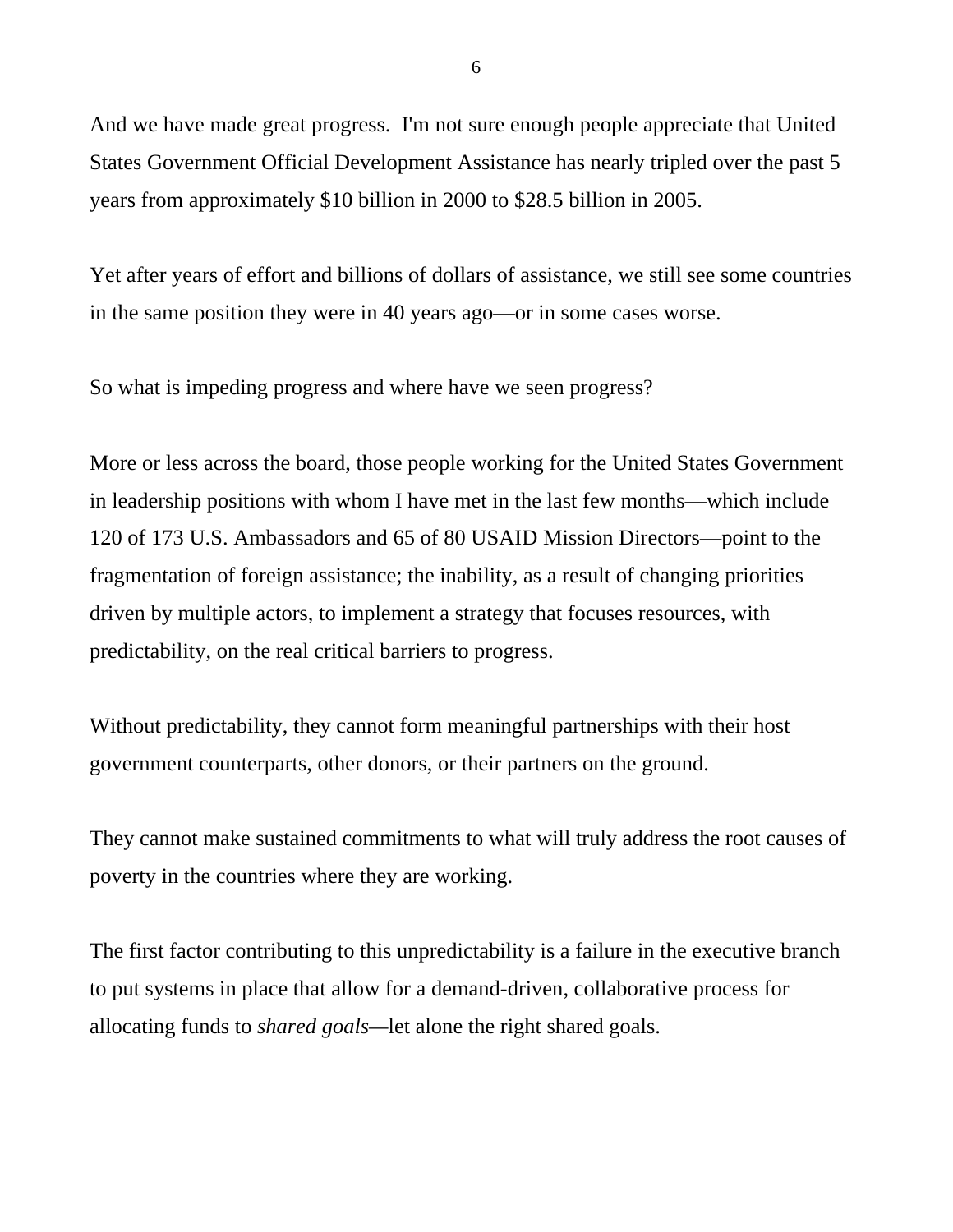The second factor leading to unpredictability is sector-driven allocations—flavors of funding that do not always match the most compelling needs in that country.

For example, maybe a country needs basic education money, but could only get family planning money.

So year after year, those in the field patch together a program that indeed alleviates some suffering, but tends to yields "patches of green" rather than flowing interconnected "pastures of green" that can really lead to sustainability.

There is no one group, organization, agency, or administration to point to for the lack of a coordinated system of foreign assistance.

All sides are trying to work within the balance of power to do what's right.

But we can and we must do better.

And regardless of what country or sector you work in, there are three ideas that I believe we can and should come together to support.

The first is a focus on individual country progress.

The explicit intent of the transformational diplomacy goal is to *move countries from a relationship defined by dependence on traditional foreign assistance to a relationship that is defined by full sustaining partnership status*.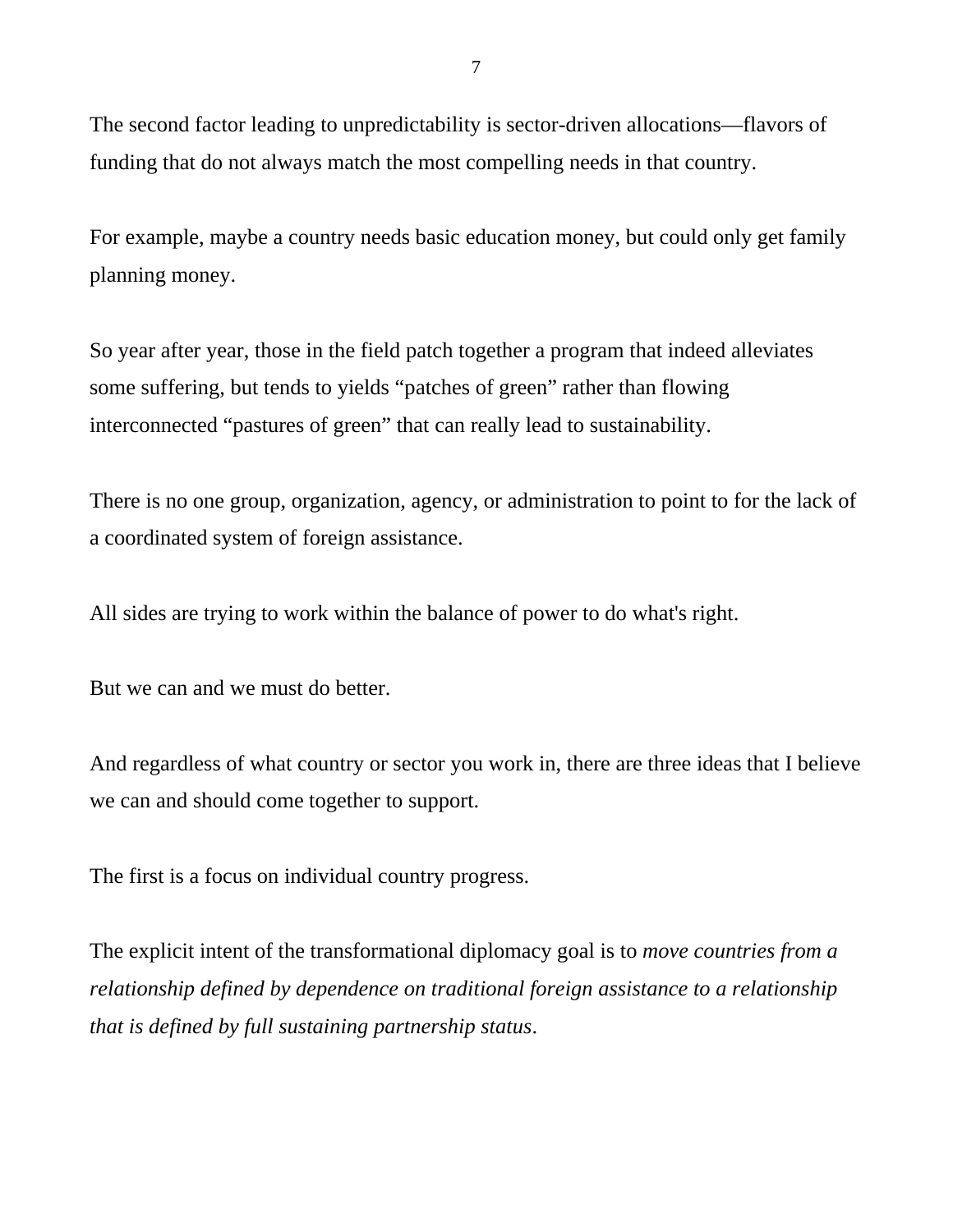In past budget years, when we've chosen to give X dollars to a sector, we have based this decision on what it means for *us,* rather than what it does for *them*.

This year, we made foreign assistance planning and budgeting country-focused from the very beginning.

We brought together teams of experts from USAID and State in Washington, with consultation with their field counterparts, and we gave them an overall target budget number for each country.

Not by account, not by sector; just a total budget number for foreign assistance that may be made available from the United States Government for that country.

And we asked them to allocate that budget to the areas that would best advance individual country progress.

It's a matter of what should drive the country's development program—countryprioritized need or a set global amount for a particular sector.

As we help countries advance their development, we must focus our resources.

That's the second notion I believe all of us in this room can rally around—we must focus resources on the interventions that will make the most sustainable impact.

If we continue to pursue a thousand agendas in our foreign assistance programs, our impact will be diluted and diffuse.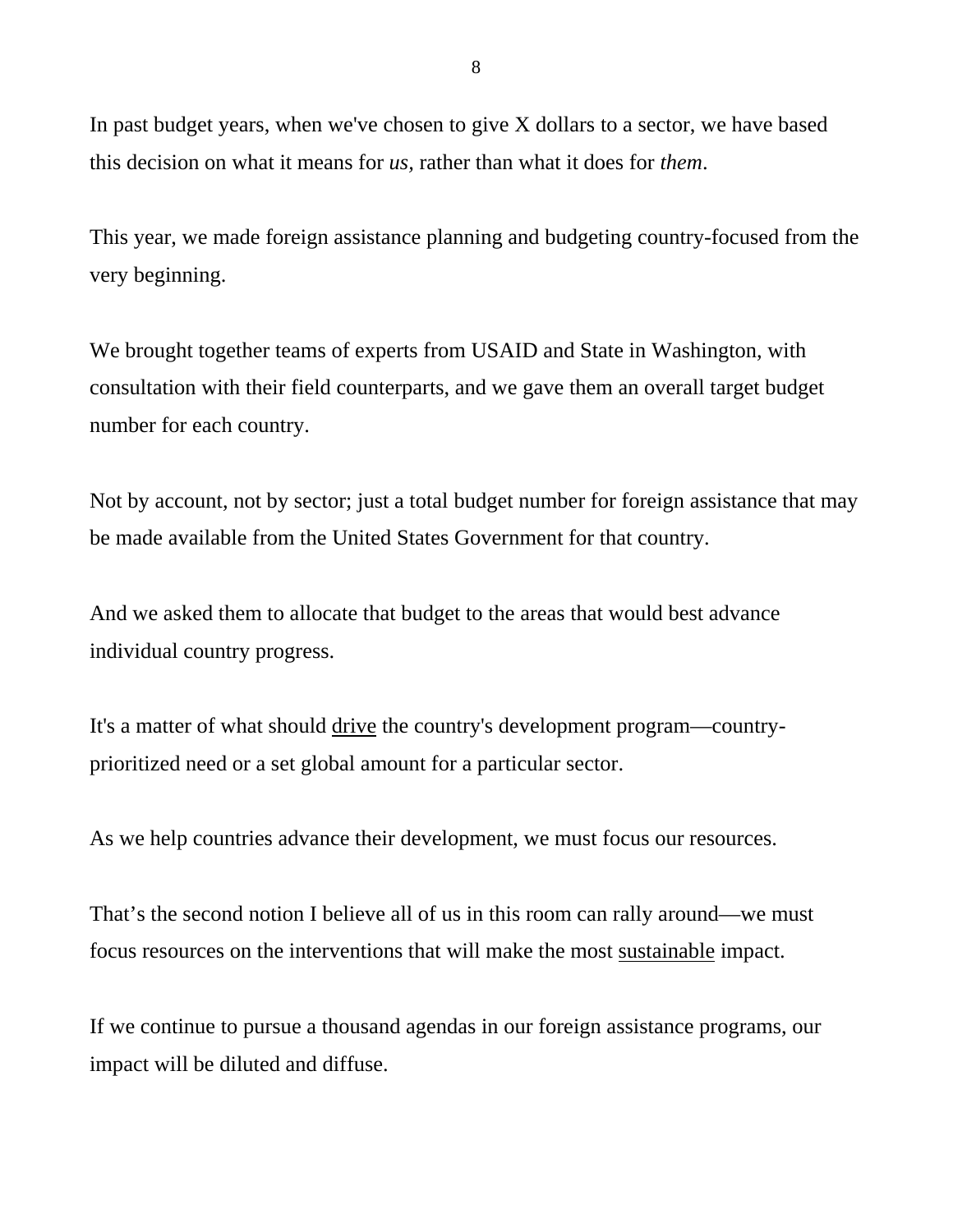It is important to note, as I often do, that there is very little that we have been doing out there that anyone would characterize as bad.

Someone, some community, is benefiting from the services we are providing, the interventions we are supporting. But that is not the point.

The real question is, are we achieving *sustainable* impact? *Are we helping societies gather the tools they need to sustain further progress on their own?*

Based on the new country-driven process, we have prioritized resources in the areas that we believe will promote and sustain long-term country progress.

All of this is a result of a demand-driven process that asked experts to prioritize limited resources on the basis of the most significant levers that will achieve country progress and to focus our resources so we can achieve real impact.

Third, we need to fight for every penny of the foreign assistance budget.

As you all well know, right now we are in a climate of budget fiscal restraint.

For too many, foreign assistance is a politically uncostly target for cutting the budget.

Many of us have in fact been told to expect a lower budget level.

The fact is that our ability to advance country progress and focus resources for sustainable impact will be severely hampered unless we get every penny requested in the Fiscal Year 2008 budget for foreign assistance.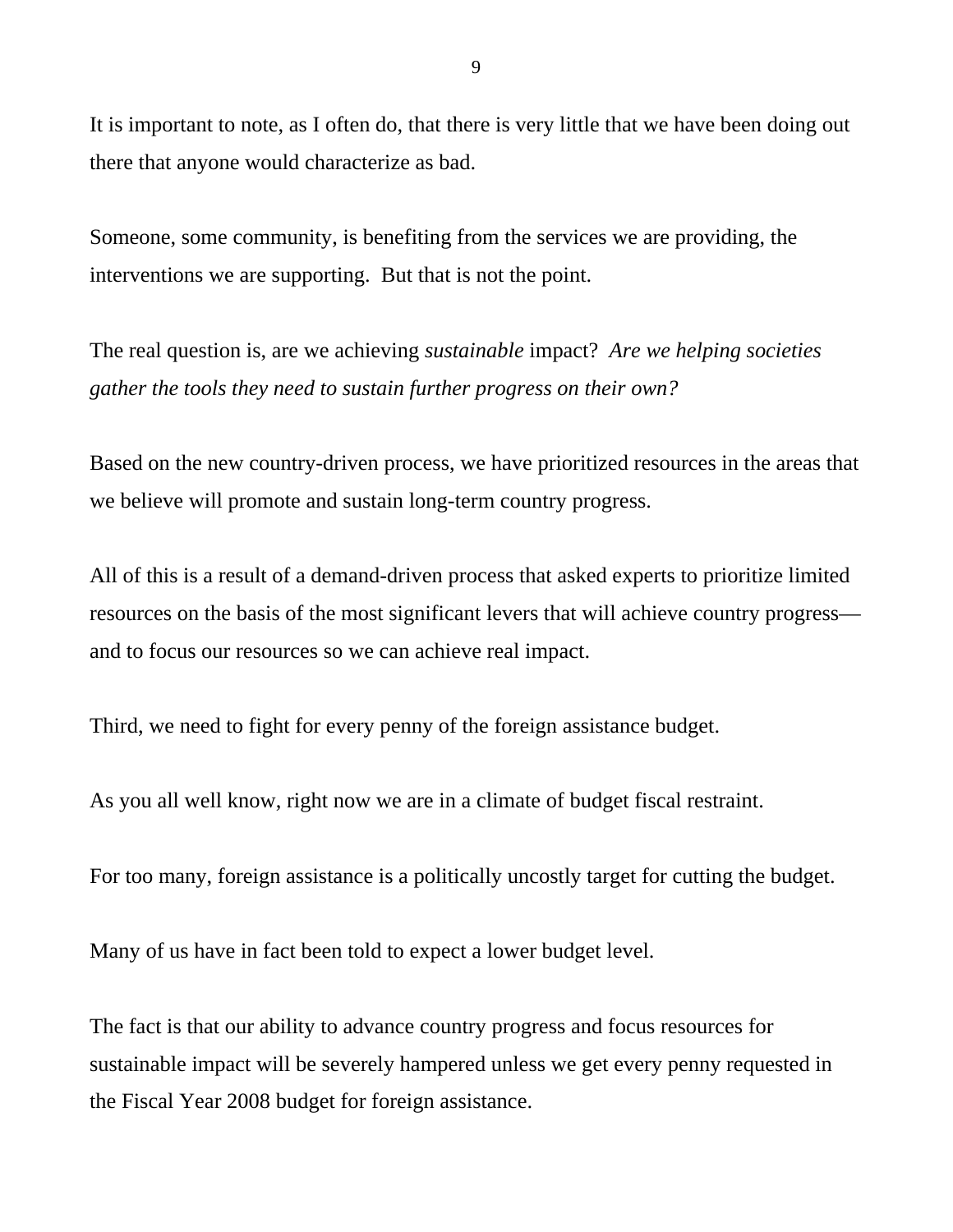With this in mind, we might be tempted to fight for what has for too long been referred to as "traditional development assistance."

But I ask you to consider what *is* "traditional development assistance?"

And is that a term that we really want to use to describe when what we are trying to achieve is country progress?

Tradition implies ritual, custom, habit, or convention. Is that how we want foreign assistance to be considered?

I would argue that we need progressive development assistance.

Every penny helps countries progress.

Democracy programs that help build the institutions and accountability for health service delivery are every bit as integral to sustainable development as the service delivery itself.

The U.S. Government cannot continue to provide funds for service delivery at the expense of the institutional capacity-building that will enable that service delivery to be sustained.

We need to rid ourselves of that tradition if we are to convince the American people and the Congress that they should support foreign assistance.